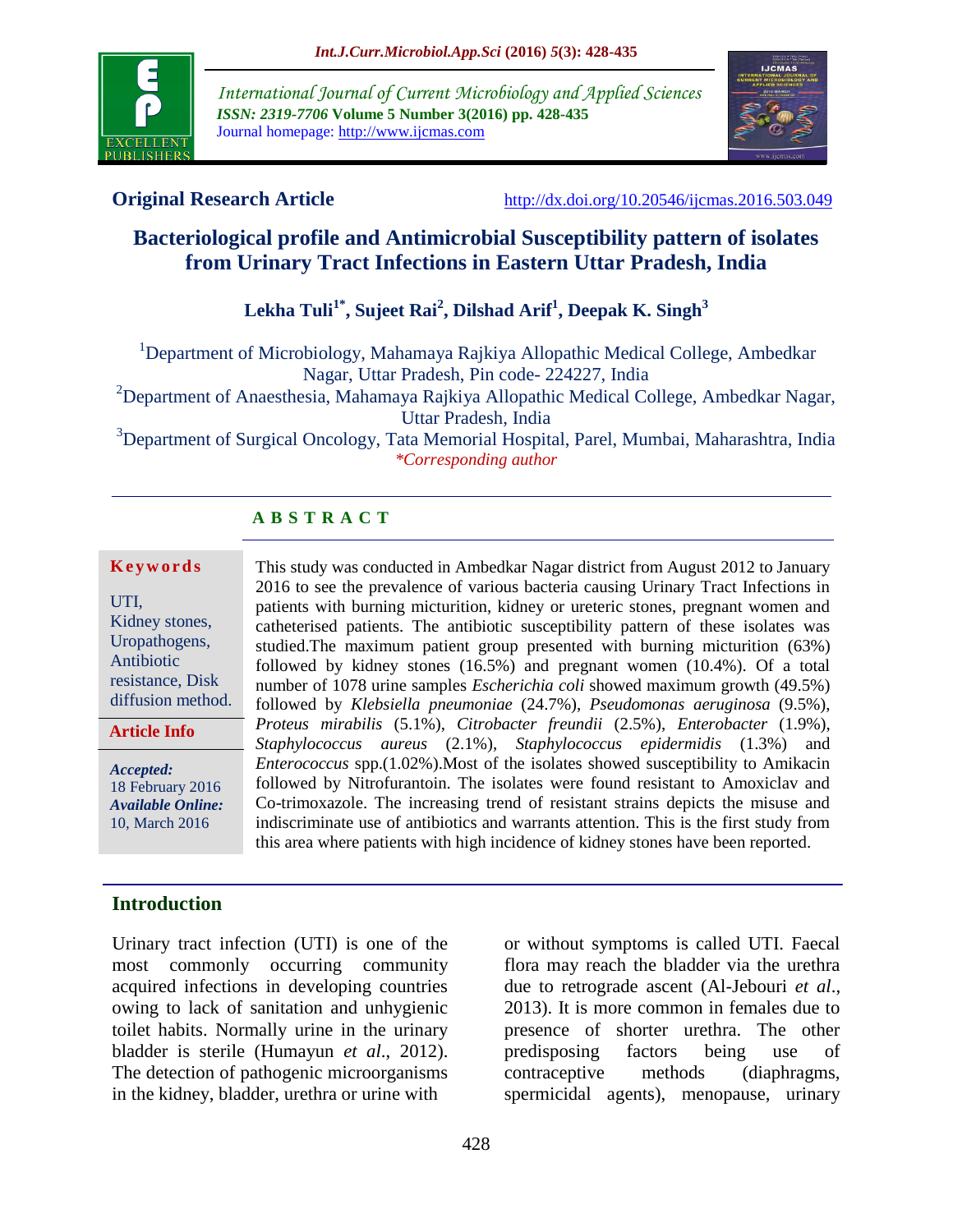tract abnormalities, blockage in the tract due to kidney stones or benign prostatic hyperplasia (BPH), suppressed immune system, catheterisation or any surgical intervention of the urinary tract. The infection may be symptomatic or asymptomatic and mostly, the condition may not be life threatening but if kidneys are involved the damage may not be repaired.A complicated UTI involves both upper and lower tracts. Urinary Tract Infection may occur in all age groups. The most commonly occurring bacterial uropathogens being *Escherechia coli*, *Klebsiella* spp., *Proteus* spp., *Citrobacter* spp., *Pseudomonas* spp., *Staphylococcus* spp. and *Enterococcus* spp. Although UTI may not be fatal but the growing incidence of resistance to the commonly used antibiotics interferes with effective treatment and poses a serious threat for the future therapeutic regimen.

This study was aimed to determine the bacteriological profile and antibiotic susceptibility pattern from cases of urinary tract infections in Eastern Uttar Pradesh. This is the first study from this area which caters the patients from the districts of Ambedkar nagar, Basti, Sant Kabir nagar, Faizabad, Jaunpur, Azamgarhetc. and reports a high incidence of kidney stones in the residing population.

## **Materials and Methods**

#### **Place and period of study**

The study was conducted in the Department of Microbiology, MRA Medical College, Ambedkar Nagar, UP, India from August 2012 to January 2016.

#### **Study Cases Inclusion criteria**

The urine samples were collected from cases

presenting with complains of burning micturition, catheterisation, kidney or ureteric stones (confirmed by Ultrasound) and recurrent UTI; and frompregnant women. Samples were also collected from asymptomatic cases (pregnant women in the first trimester and in preoperative urologic surgery cases).

## **Exclusion criteria**

Patients presenting with any other complain and those who were already on an antibiotic treatment were not included in the study.

## **Sample collection and processing**

A total of 3261 urine samples which came for routine culture and sensitivity diagnosis were taken from patients of all age groups and their age, sex, address and clinical diagnosis were recorded. Early morning, midstream clean catch urine samples were collected in sterile disposable wide mouthed containers. In case of elderly patients and infants where sample collection was difficult suprapubic aspirates were obtained. In catheterised patients, the catheter tube was cleaned and clamped and samples were collected aseptically using disposable syringes. A consent was taken from the patients before performing the above procedures.

## **Direct Microscopy**

Urine samples were first subjected to wet mount examination to check for the presence of microorganisms, pus cells, epithelial cells, RBC's and crystals.

## **Bacteriological Examination**

The urine samples were put for culture with the help of sterile standard calibrated inoculation loop on MacConkey Agar,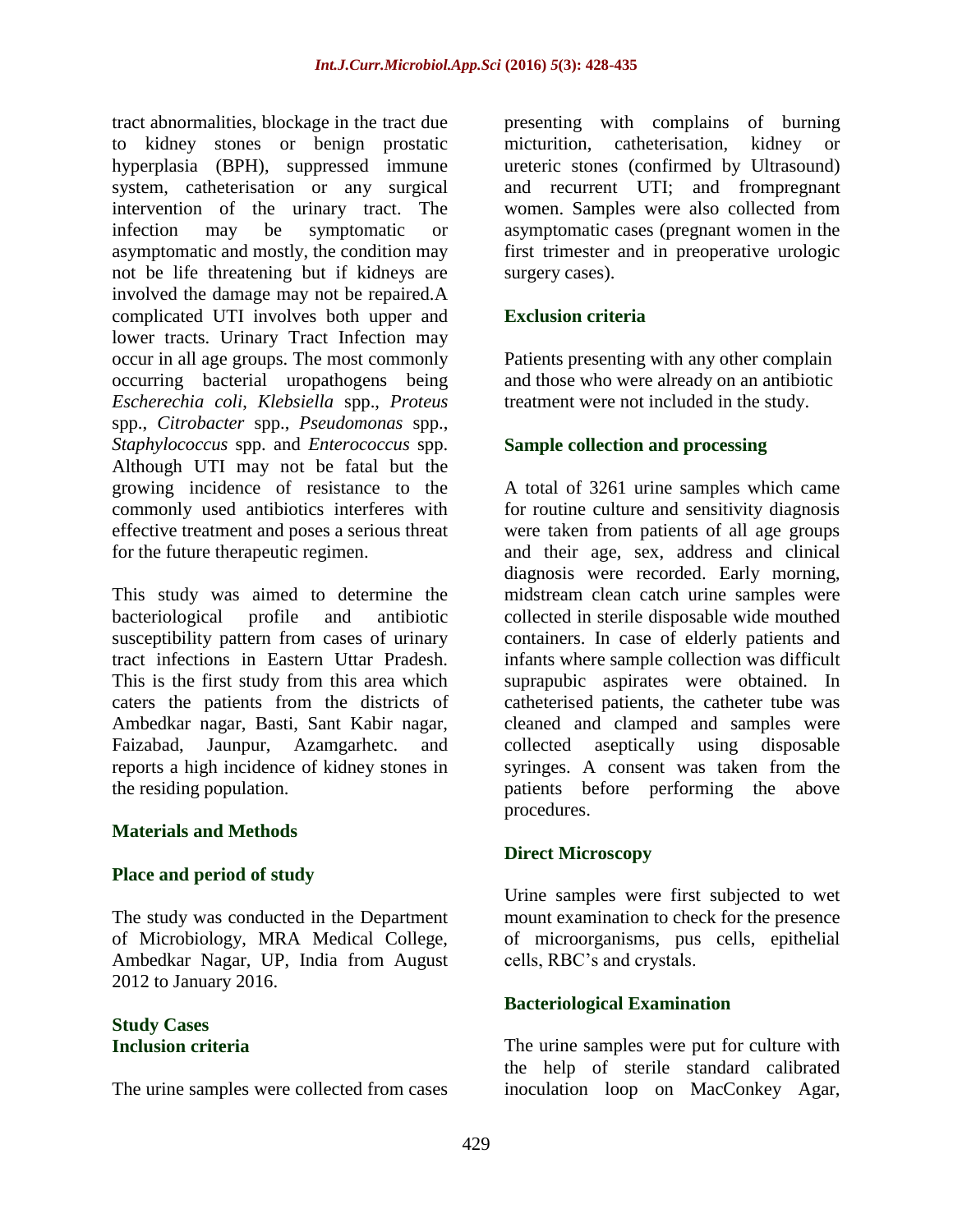nutrient agar and blood agar plates by semi quantitative method and incubated aerobically at 37°C overnight. The samples showing colony counts of  $\geq 10^5$  colony forming units (CFU)/ml were considered positive. These isolates were identified on the basis of colony morphology, microscopy and biochemical reactions (Indole, Triple Sugar Iron, Citrate, Urease, Oxidase, Methyl Red, Voges Proskauer, Catalase, Coagulase tests).

## **Antibiotic Susceptibility Testing**

As per the CLSI (Clinical Laboratory Standards Institute) guidelines, the isolated bacteria were put to antibiotic susceptibility testing on Mueller Hinton agar by Kirby-Bauer disk diffusion method (Bauer *et al*., 1966).The isolates were tested for Amoxiclav, Amikacin, Ceftazidime, Ciprofloxacin, Cotrimoxazole, Gentamicin, Nitrofurantoin and Norfloxacin antibiotics. A lawn of the test organism was evenly spread on the agar plate with the help of a sterile swab and the antibiotics were put on it and incubated at 37°C for 24 hours. In case of formation of zone of inhibition, the diameter was measured in millimetres with the help of scale and were grouped as sensitive, intermediate or resistant as per the reference diameter range provided by the manufacturer (Hi Media, Mumbai, India).

## **Results and Discussion**

Of the total number of 3261 urine samples collected, growth was observed in 1078 samples. The remaining were either sterile or did not show any significant growth. Of the samples positive for bacterial growth the maximum cases (47.5%) were that of females in the age group between 18-60 years of age. Similar results were obtained by Humayun *et al.* (2012). This is because in females the urethra has close proximity and the colonic bacteria have an easy access to

it. Females are more prone to UTI than males as they lack bacteriostatic property of prostatic secretions (Al-Jebouri, 1989).In a study by Kebira *et al.* (2009) too, the authors found a higher incidence of UTI in the females of the same age group.UTI may occur in women of this reproductive age group owing to sexual activities and multiple sex partners. The use of intra uterine devices and other barrier methods may lead to UTI in females. Of these females with UTI, 10.4% were pregnant. A gravid uterus during pregnancy may exertpressure on the ureters leading to urine retention and the hormonal changes lead to dilatation of renal pelvis and ureter, decreased bladder tone and less peristalsis leading to increased risk of UTI.

The maximum patients (63%) presented with the complaint of burning micturition, fever, and abdominal discomfort (Fig. 1) which was followed, by occurrence of UTI in pregnant females (10.4%). Around 16.5% occurrence was found in patients with ureteric or kidney stones. Al-Jebouri (2013) in a study from Iraq reported 4.3% of their subjects having UTI due to stones. In a study conducted by Pawan *et al.* (2013), they found a high incidence of renal stones in northern India. Another study from Bundelkhand area of Uttar Pradesh also reported prevalence of kidney and ureteric stones (Bhargava *et al.*, 2012).These areas may fall into the stone belt region of the country owing to high incidence of patients with kidney stones. Catheterised patients (5%) and asymptomatic cases (5%) comprised the remaining of the study group. Rajagopalan (2000) also found around 40% of catheterised and hospitalised patients suffering with UTI due to *Escherichia coli*. Asymptomatic bacteriuria may be due to many reasons. Cases of asymptomatic bacteriuria can be found in patients with diabetes and pregnant women (Schneeberger *et al.*, 2014). HIV patients may present with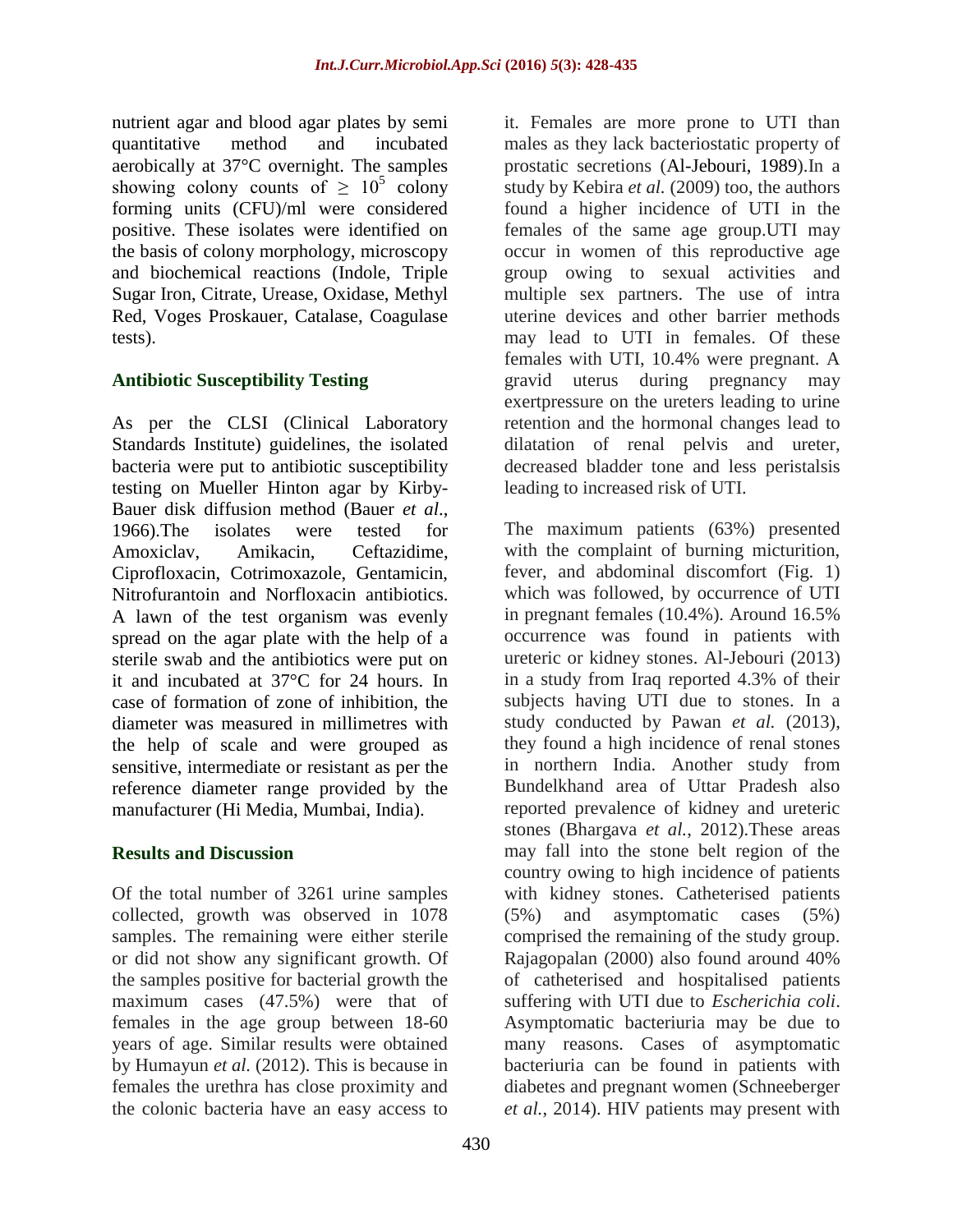asymptomatic bacteriuria (Omoregie *et al.*, 2009). A study found association of obesity and Iron deficiency anemia with asymptomatic bacteriuria in hospitalised patients (Cuttitta *et al.*, 2014). Our study

group mainly comprised of people from lower economic status. Other studies have also shown correlation of lower economic status with UTI (Turck *et al.*, 1962).





**Table.1** Prevalence of Bacterial isolates from urine samples of patients (Total samples- 1078)

| Name of organism           | Percentage |  |  |  |
|----------------------------|------------|--|--|--|
| Escherichia coli           | 49.5%      |  |  |  |
| Klebsiella pneumoniae      | 24.7%      |  |  |  |
| Pseudomonas aeruginosa     | 9.5%       |  |  |  |
| Proteus mirabilis          | 5.1%       |  |  |  |
| Citrobacter freundii       | 2.5%       |  |  |  |
| Enterobacter               | 1.9%       |  |  |  |
| Staphylococcus aureus      | 2.1%       |  |  |  |
| Staphylococcus epidermidis | 1.3%       |  |  |  |
| Enterococcus spp.          | 1.02%      |  |  |  |

The most commonly isolated bacteria being *Escherichia coli* (49.5%) followed by *Klebsiella pneumoniae* (24.7%). Some samples (1.9%) showed mixed growth of two bacteria. The remaining isolates have been mentioned in Table 1. The results of this study were in accordance to the studies of Joshi *et al.* (2011) from Bareilly, Chowdhury *et al.* (2015) from Bangladesh

and Rameshprabu *et al.* (2014) from Pondicherry whose studies also showed maximum prevalence of *Escherichia coli* followed by *Klebsiella pneumoniae*. However, another study by Garg *et al.* (2015) from Aligarh showed highest prevalence of *Escherichia coli* followed by *Citrobacter koseri*.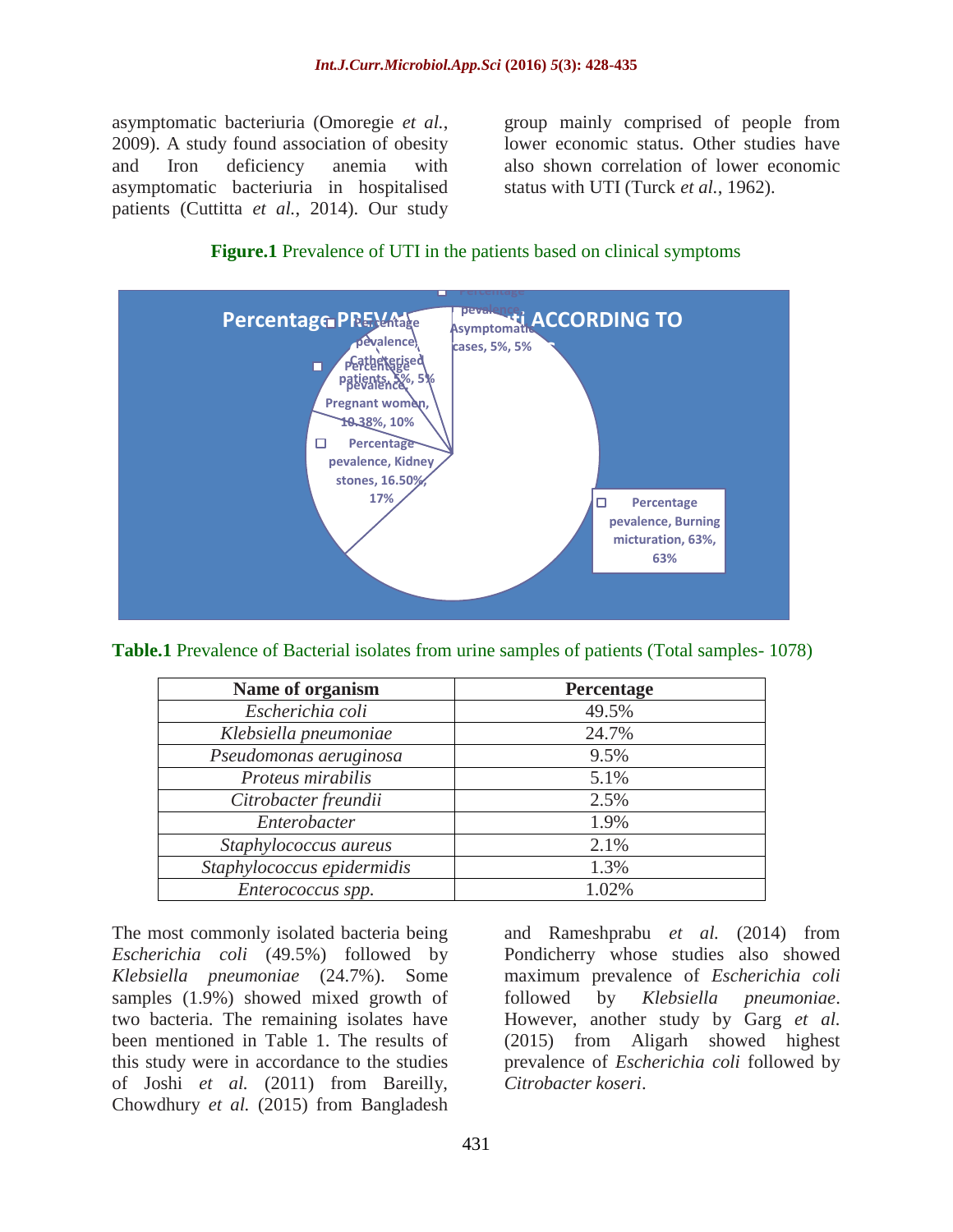The bacteria isolated from the samples showed different susceptibility patterns (Table 2).They exhibited maximum sensitivity to Amikacin followed by Nitrofurantoin. Studies conducted by Mangaiarkkarasi *et al.* (2013) and Shalini *et al.* (2011) showed similar antibiotic pattern. Amikacin is known to have wide antibacterial spectrum among the different aminoglycosides and is resistant to aminoglycoside inactivating enzymes.

Nitrofurantoin is a urinary antiseptic. In their study Joshi *et al.* (2011) discussed very positive outcomes with Nitrofurantoin as it is cost effective and easily available in developing countries. Besides it can be used safely in pregnancy (Delzell *et al.*, 2000) and causes narrow tissue distribution (James *et al.,* 2002). In their study, Shaifali *et al.* (2012) from Lucknow also found the isolates exhibiting maximum susceptibility to Nitrofurantoin.

**Table.2** Antibiotic Susceptibility pattern of the commonly occurring bacterial isolates from urine samples of patients

| Organism              | Amc    | Ak     | Caz     | Ci      | Cot    | $G$ (%) | Ni     | <b>Nor</b> |
|-----------------------|--------|--------|---------|---------|--------|---------|--------|------------|
|                       | $(\%)$ | (% )   | $(\% )$ | $(\% )$ | $(\%)$ |         | (%)    | (% )       |
| $E.$ $coli(S)$        | 11     | 94.5   | 67.1    | 46      | 24.8   | 61.4    | 89.8   | 80         |
| (I)                   | 9.8    | 3.6    | 24.7    | 32.6    | 9.2    | 18      | 7.9    | 15.7       |
| (R)                   | 79.2   | 1.9    | 8.2     | 21.4    | 76     | 20.5    | 2.3    | 4.3        |
| $K.$ pneumoniae $(S)$ | 53.6   | 93     | 71.8    | 79      | 23.5   | 73.1    | 69.4   | 76.9       |
| (I)                   | 15.4   | 5.3    | 16.3    | 19.1    | 3.6    | 2.9     | 12     | 9.1        |
| (R)                   | 34     | 1.7    | 11.9    | 1.9     | 72.9   | 24      | 18.6   | 14         |
| Pseudoonas aeruginosa | $-NA-$ | 79.3   | 83      | 57      | $-NA-$ | 49.4    | $-NA-$ | 75         |
| (S)                   |        |        |         |         |        |         |        |            |
| (I)                   | $-NA-$ | 18     | 14.7    | 27      | $-NA-$ | 12      | $-NA-$ | 11.3       |
| (R)                   | $-NA-$ | 2.7    | 1.02    | 16      | $-NA-$ | 38.6    | $-NA-$ | 13.7       |
| Proteus mirabilis(S)  | 18.2   | 89.2   | 80.2    | 82.9    | 5      | 62.7    | 29.2   | $-NA-$     |
| (I)                   | 9.9    | 8.6    | 10.5    | 8       | 4.7    | 3.6     | 5.8    | $-NA-$     |
| (R)                   | 71.9   | 10.9   | 9.3     | 9.1     | 90.3   | 35.7    | 65     | $-NA-$     |
| $S.$ aureus $(S)$     | 68.7   | $-NA-$ | $-NA-$  | 75.2    | 48.6   | 51.3    | 84.6   | 61         |
| (I)                   | 13     | $-NA-$ | $-NA-$  | 15      | 6.7    | 7.9     | 9.5    | 3.3        |
| (R)                   | 18.3   | $-NA-$ | $-NA-$  | 9.8     | 44.7   | 40.8    | 5.9    | 35.7       |

(S)- Sensitive, (I)- Intermediate, (R)- Resistant, Amc – Amoxyclav, Ak- Amikacin, Caz- Ceftazidime, Ci-Ciprofloxacin, Cot- Co-trimoxazole, G- Gentamicin, Ni- Nitrofurantoin, Nor- Norfloxacin

A higher incidence of resistance was observed for Co-trimoxazole and Amoxyclav in our study. Others (Yilmaz *et al.*, 2005, Chowdhury *et al.*, 2015) have also reported failure of effective treatment with Co-trimoxazole and Amoxyclav owing to increasing resistance. Manikandan *et al.* (2013) reported low susceptibility percentage against Amoxycillin in *Klebsiella* spp. Even studies from the United

States have shown resistance to Cotrimoxazole (Sahm *et al.*, 2001). This increasing trend in the resistance pattern is due to indiscriminate or misuse of the antibiotics. Niranjan *et al.* (2014) reported multiple drug resistance in uropathogenic *E.coli*, which could be due to its widespread prevalence in the community. Lack of guidelines for appropriate use of Antimicrobial agents is another factor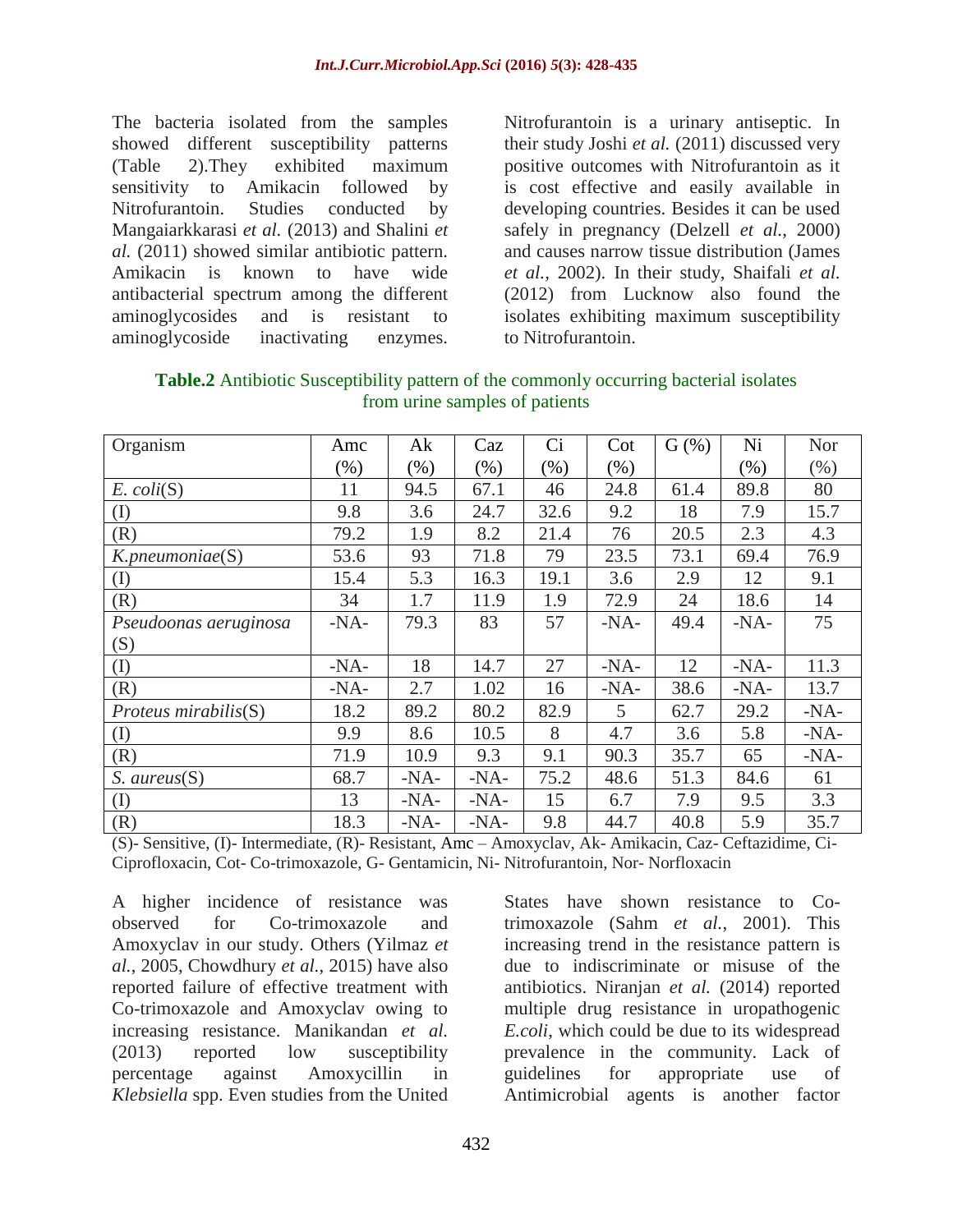responsible for spread of resistance (Mahmoud *et al.*, 2012).

Conclusively, factors like lack of health education in the rural population predispose them to various infections among which UTI is an important one. Besides, erratic use of antibiotics needs to be checked which is one of the major causes of spread of antimicrobial resistance and UTI being a community acquired infection the chances of spread of resistant bacterial strains makes it all the more dangerous.

## **References**

- Al-Jebouri, M.M. 1989. The Effect of Sublethal Concentrations of Disinfectants on Antibiotic-Resistant *Staphylococcus aureus*. *J. Hospital Infec*, 14(4):14–19.
- Al-Jebouri1, M.M., Salih, A., Mdish. 2013. Antibiotic Resistance Pattern of Bacteria Isolated from Patients of Urinary Tract Infections in Iraq. *Open J. Urol.*, (3): 124–131.
- Bauer, A.W., Kirby, W.M.M., Sherris, J.C., Turck, M. 1966. Antibiotic susceptibility testing by a standardized single disk method. *Amer. J. Clin. Pathol*., (45): 493–496.
- Bhargava, A.K., Kumar, A., Bohra, V.D., Jain, M., Singh, S.P. 2012. Chemical analysis of urinary stones in Bundelkhand region of Uttar Pradesh. *J. Adv. Res. Biol. Sci.*, 4(3): 210–212.
- Chowdhury, S., Parial, R. 2015. Antibiotic Susceptibility Patterns of Bacteria among Urinary Tract Infection Patients in Chittagong, Bangladesh. *SMU Med. J.*, (2): 1.
- Cuttitta, F., Torres, D., Vogiatzis, D., Butta, C., Bellanca, M., Gueli, D. *et al*. 2014. Obesity and iron deficiency anemia as risk factors for asymptomatic bacteriuria. *Eur. J. Int. Med.,* 25(3):

292–5.

- Delzell, J.E.Jr., Leferre, M.L. 2000. Urinary tract infections during pregnancy. *Am. Fam. Physician*, 61(3): 713–721.
- Garg, N., Shukla, I., Rizvi, M., Ahmed, S.M., Khatoon, A., Khan, F. 2015. Microbiological Profile and Antibiotic Sensitivity Pattern of Bacterial Isolates Causing Urinary Tract Infection in Intensive Care Unit Patients in a Tertiary Care Hospital in Aligarh Region, India*. Int. J. Curr. Microbiol. App. Sci.,* (1): 163–172.
- Humayun, T., Iqbal, A*.* 2012. The Culture and Sensitivity Pattern of Urinary Tract Infections in Females of Reproductive Age Group. *Ann. Pak. Inst. Med. Sci.*, 8(1): 19–22.
- James, A.K., Laurie, J., Clyde, T., *et al*. 2002. Trends in Antimicrobial Resistance among Urinary Tract Infection Isolates of *Escherichiacoli* from Female Outpatients in the United States. *Antimicrob. Agents Chemother*., 46(8): 2540–2545.
- Kahn, J. 2001. Evaluation of current activities of fluoroquinolones against gram-negative bacilli using centralized in vitro testing and electronic surveillance. *Antimicrob. Agents Chemother*., (45): 267–74.
- Kebira, A.N., Ochola, P., Khamadi, S.A. 2009. Isolation and antimicrobial susceptibility testing of *Escherichiacoli* causing urinary tract infections. *J. Appl. Biosci*., (22): 1320– 1325.
- Kenechukwu, M., Chinekwu, O., Davidson, N., Golibe, U. 2006. Antibiotic sensitivity patterns in urinary tract infection at a Tertiary Hospital. *J. Univ. Nigeria Med. Students*. (3): 1631–1643.
- Kumar, P., Das S. 2013. To study the Biochemical Analysis of Kidney Stone by Using FTIR Spectroscopy in the